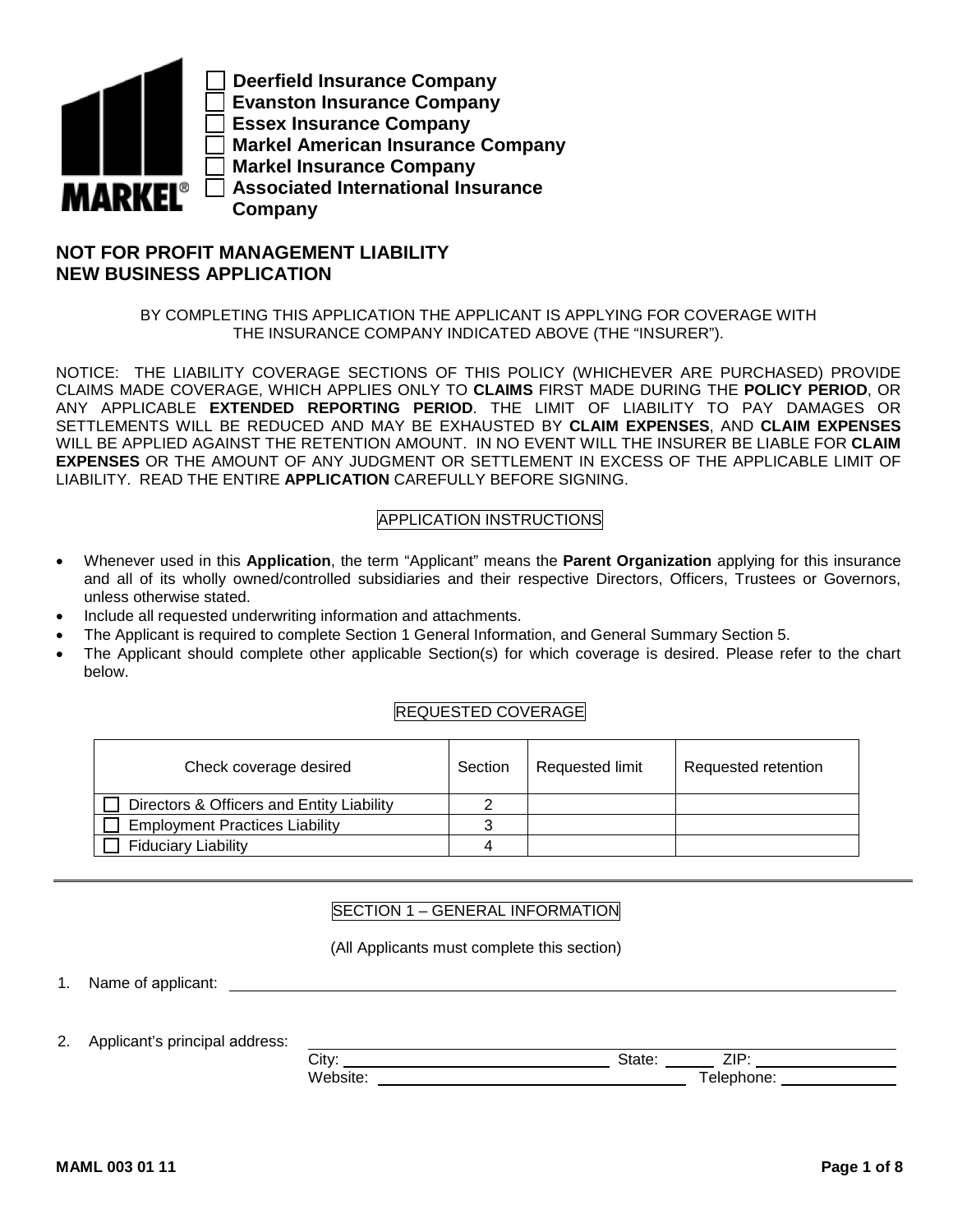3. Executive officer authorized to receive notices and information regarding the proposed policy:

|     | Name:     |                                                                                                                                                                                                                               | Title:                                                   |               |              |  |  |  |  |  |  |
|-----|-----------|-------------------------------------------------------------------------------------------------------------------------------------------------------------------------------------------------------------------------------|----------------------------------------------------------|---------------|--------------|--|--|--|--|--|--|
|     |           |                                                                                                                                                                                                                               |                                                          |               |              |  |  |  |  |  |  |
|     |           | If different than above, please indicate the individuals responsible for Human Resources and Employment Law<br>Matters and Benefit Plan Administration:                                                                       |                                                          |               |              |  |  |  |  |  |  |
|     |           |                                                                                                                                                                                                                               |                                                          |               |              |  |  |  |  |  |  |
|     |           | Name: Title: Title: Title: Title: Title: Title: Title: Title: Contact's email address:                                                                                                                                        |                                                          |               |              |  |  |  |  |  |  |
|     |           |                                                                                                                                                                                                                               |                                                          |               |              |  |  |  |  |  |  |
|     |           | Name: Title: Title: Title: Title: Title: Title: Title: Title: Contact's email address: Title: Contact's email address: Title: Contact's email address: Title: Contact's email address: Title: Title: Contact's email address: |                                                          |               |              |  |  |  |  |  |  |
|     |           |                                                                                                                                                                                                                               |                                                          |               |              |  |  |  |  |  |  |
| 4.  |           | Please describe the nature of the Applicant's operations:                                                                                                                                                                     |                                                          |               |              |  |  |  |  |  |  |
| 5.  |           | Does the Applicant now have tax exempt status under the United States Internal Revenue Code?                                                                                                                                  |                                                          | $\Box$ Yes    | $\Box$ No    |  |  |  |  |  |  |
| 6.  |           | Is there now, or has there been, any dispute as to the Applicant's tax exempt status?                                                                                                                                         |                                                          | $\Box$ Yes    | $\Box$ No    |  |  |  |  |  |  |
| 7.  |           |                                                                                                                                                                                                                               |                                                          |               |              |  |  |  |  |  |  |
| 8.  |           |                                                                                                                                                                                                                               |                                                          |               |              |  |  |  |  |  |  |
| 9.  |           | If applicable, indicate the following:                                                                                                                                                                                        | Number of chapters: __________                           |               |              |  |  |  |  |  |  |
|     |           |                                                                                                                                                                                                                               |                                                          |               |              |  |  |  |  |  |  |
| 10. |           | Financial information:                                                                                                                                                                                                        |                                                          |               |              |  |  |  |  |  |  |
|     |           | BASED ON FINANCIAL DATA AS OF:                                                                                                                                                                                                | (YEAR/MONTH)                                             |               |              |  |  |  |  |  |  |
|     |           | Total assets:                                                                                                                                                                                                                 |                                                          |               |              |  |  |  |  |  |  |
|     |           | Net assets / Fund balance:                                                                                                                                                                                                    |                                                          |               |              |  |  |  |  |  |  |
|     |           | Total restricted net assets:                                                                                                                                                                                                  |                                                          |               |              |  |  |  |  |  |  |
|     |           | Annual revenue:                                                                                                                                                                                                               |                                                          |               |              |  |  |  |  |  |  |
|     |           | Compliance with all debt covenants:                                                                                                                                                                                           | $\Box$ Yes $\Box$<br>No<br>If No, attach an explanation. |               |              |  |  |  |  |  |  |
|     |           | Do current assets exceed current liabilities:                                                                                                                                                                                 | $\Box$ Yes $\Box$<br>No                                  |               |              |  |  |  |  |  |  |
|     |           | Will more than 50% of the total long-term                                                                                                                                                                                     | If Yes, attach an explanation.<br>$\Box$ Yes $\Box$ No   |               |              |  |  |  |  |  |  |
|     |           | liabilities mature within the next                                                                                                                                                                                            |                                                          |               |              |  |  |  |  |  |  |
|     |           | 18 months?                                                                                                                                                                                                                    |                                                          |               |              |  |  |  |  |  |  |
|     |           | Is a reduction in funding anticipated within the                                                                                                                                                                              | $\Box$ Yes $\Box$ No<br>If Yes, attach an explanation.   |               |              |  |  |  |  |  |  |
|     |           | next 18 months?                                                                                                                                                                                                               |                                                          |               |              |  |  |  |  |  |  |
|     |           | 11. Does the applicant or any subsidiary:                                                                                                                                                                                     |                                                          |               |              |  |  |  |  |  |  |
|     | а.        | Negotiate labor contracts or provide arbitration services?                                                                                                                                                                    |                                                          | $\Box$ Yes    | $\square$ No |  |  |  |  |  |  |
|     | b.        | Promote, sponsor or provide any form of insurance to members or non-members?                                                                                                                                                  |                                                          | $\square$ Yes | $\square$ No |  |  |  |  |  |  |
|     | c.        | Sponsor or operate a political action committee?                                                                                                                                                                              |                                                          | $\Box$ Yes    | $\Box$ No    |  |  |  |  |  |  |
|     | d.        | Publish any magazines, periodicals or newsletters?                                                                                                                                                                            |                                                          | $\square$ Yes | $\square$ No |  |  |  |  |  |  |
|     | е.        | Engage in product research, product development, testing and/or certification?                                                                                                                                                |                                                          | $\Box$ Yes    | $\Box$ No    |  |  |  |  |  |  |
|     | f.        | Promote or sponsor any type of group travel, convention, parade or similar event or assume<br>liability in connection therewith?                                                                                              |                                                          | $\Box$ Yes    | $\Box$ No    |  |  |  |  |  |  |
| 12. |           | Does the Applicant have any subsidiaries for which coverage is requested?                                                                                                                                                     |                                                          | $\Box$ Yes    | $\Box$ No    |  |  |  |  |  |  |
|     | for each. | If "Yes", attach a list of these entities with ownership, tax status, and indicate nature of business                                                                                                                         |                                                          |               |              |  |  |  |  |  |  |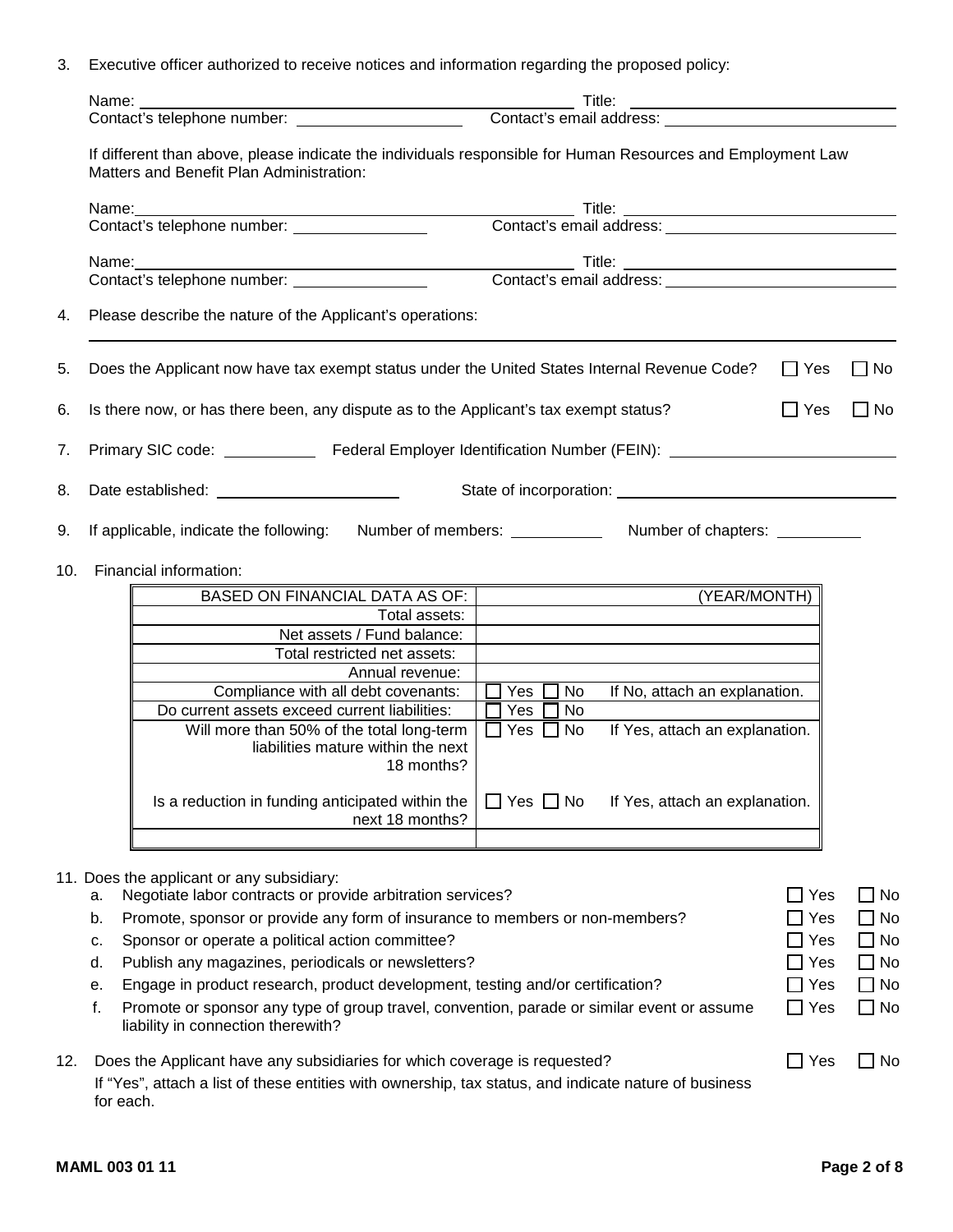| 13. | Does the Applicant or any subsidiary render any professional services, including but not limited to $\Box$ Yes<br>conducting any standard setting, accrediting, credentialing or licensing activities for others for a<br>fee? If "Yes", attach an explanation.                                                                                                                                                                                                                                                             |                                                      | $\Box$ No                                           |
|-----|-----------------------------------------------------------------------------------------------------------------------------------------------------------------------------------------------------------------------------------------------------------------------------------------------------------------------------------------------------------------------------------------------------------------------------------------------------------------------------------------------------------------------------|------------------------------------------------------|-----------------------------------------------------|
| 14. | Does the Applicant currently carry General Liability insurance?                                                                                                                                                                                                                                                                                                                                                                                                                                                             | $\Box$ Yes                                           | $\Box$ No                                           |
| 15. | In the next 18 months (or in the past 18 months) is the Applicant contemplating or has the Applicant completed or<br>been in the process of completing:<br>Any actual or proposed merger, acquisition, divestment or consolidation of another entity?<br>a.<br>Any branch, location, facility or office closing, consolidations or layoffs?<br>b.                                                                                                                                                                           | $\Box$ Yes<br>$\Box$ Yes                             | $\Box$ No<br>$\Box$ No                              |
|     | If "Yes" to any part of Question 15, please attach an explanation.                                                                                                                                                                                                                                                                                                                                                                                                                                                          |                                                      |                                                     |
| 16. | Has the Applicant or any person proposed for coverage been the subject of, involved in, or convicted of, any of the<br>following in the past five years:<br>Anti-trust, copyright or patent infringement litigation?<br>a.<br>Civil, criminal or administrative proceeding charging/alleging violation of any federal or state<br>b.<br>securities laws or regulations?<br>Any other criminal actions? Or the subject of a pending criminal proceeding?<br>c.<br>Representative actions, class actions or derivative suits? | $\Box$ Yes<br>$\Box$ Yes<br>$\Box$ Yes<br>$\Box$ Yes | $\Box$ No<br>$\Box$ No<br>$\Box$ No<br>$\square$ No |
|     | d.<br>Federal, state or local litigation or proceeding citing a violation of anti-harassment and/or<br>е.<br>anti-discrimination law; or wrongful termination/constructive discharge?<br>If "Yes" to any part of Question 16, attach a full description of the details. It is agreed with respect to Question 16, if<br>such circumstances exist, any claim arising from such circumstances are excluded from the proposed insurance.                                                                                       | $\Box$ Yes                                           | $\Box$ No                                           |
| 17. | Provide details of any actual or potential claims reported under prior insurance for which this policy would provide<br>coverage:<br>If no such claims exist, check here: $\Box$ None.                                                                                                                                                                                                                                                                                                                                      |                                                      |                                                     |
|     | SECTION 2 - DIRECTORS AND OFFICERS                                                                                                                                                                                                                                                                                                                                                                                                                                                                                          |                                                      |                                                     |
|     | (Complete this section only if Directors & Officers coverage is desired.)                                                                                                                                                                                                                                                                                                                                                                                                                                                   |                                                      |                                                     |
| 1.  | Directors and Officers Liability Insurance has been continuously in force since:                                                                                                                                                                                                                                                                                                                                                                                                                                            |                                                      |                                                     |
| 2.  | In the next 18 months or during the past 18 months, is the Applicant contemplating or has the Applicant completed<br>or been in the process of completing:<br>Any changes in tax exempt status?<br>a.<br>Any changes in the Board of Directors or senior management?<br>b.<br>Any public or private offering of debt or equity securities?<br>c.<br>If "Yes" to any part of Question 2, attach a detailed explanation.                                                                                                      | $\exists$ Yes<br>] Yes<br>$\Box$ Yes                 | $\Box$ No<br>$\Box$ No<br>$\Box$ No                 |
| 3.  | Does the Applicant direct or request any individual to serve as director, officer, governor or trustee<br>of any other entity? If "Yes", attach an explanation.                                                                                                                                                                                                                                                                                                                                                             | $\Box$ Yes                                           | $\Box$ No                                           |
|     |                                                                                                                                                                                                                                                                                                                                                                                                                                                                                                                             |                                                      |                                                     |

# SECTION 3 - EMPLOYMENT PRACTICES INFORMATION

(Complete this section only if Employment Practices Liability coverage is desired.)

1. Employment Practices Liability Insurance has been continuously in force since: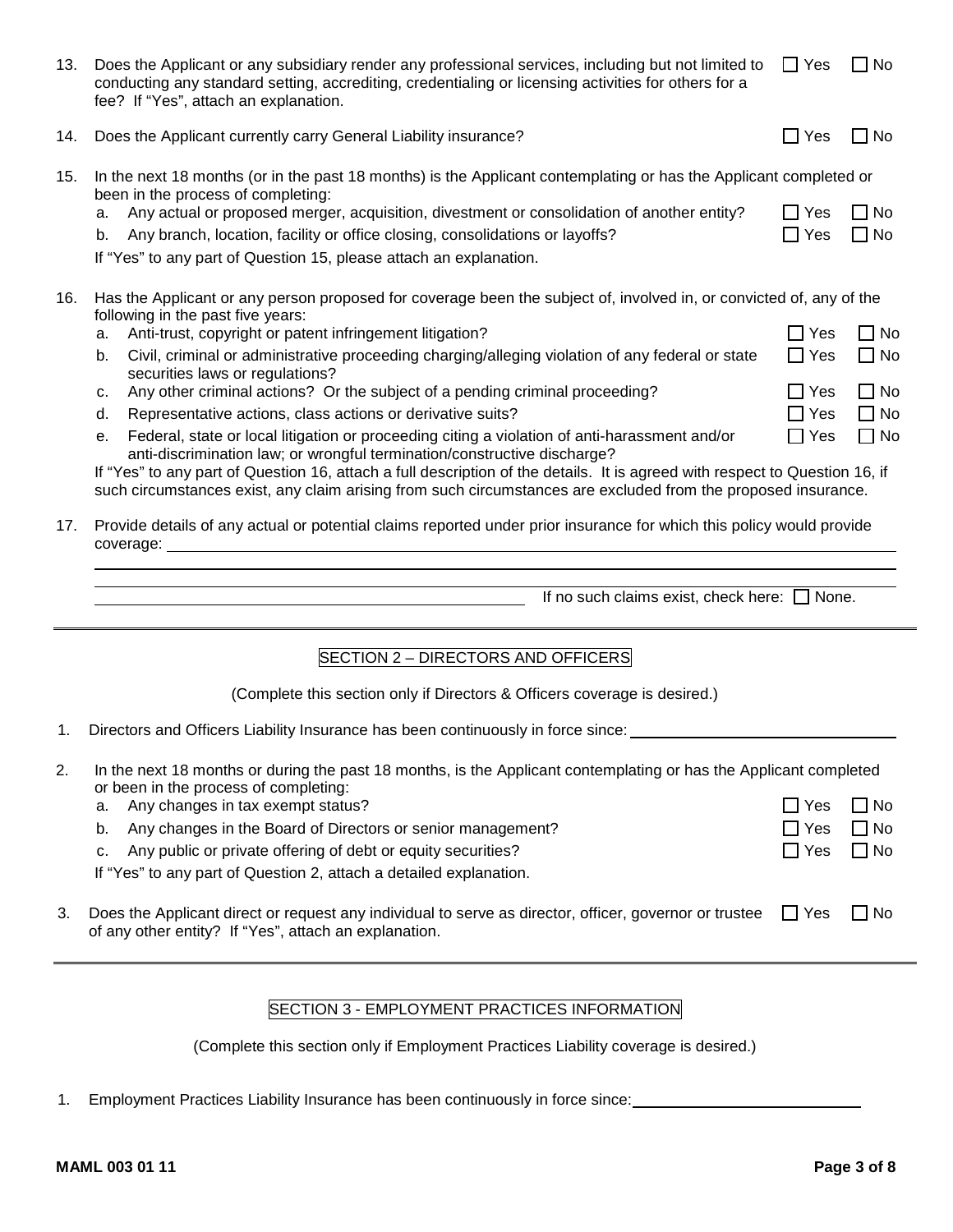## 2. Employee count:

| Domestic |  |
|----------|--|
| Foreign  |  |

3. Domestic employee breakdown:

| <b>State</b> | Full time | Part time/Temp/<br>Seasonal | Independent<br>contractors | Volunteers/<br>interns |
|--------------|-----------|-----------------------------|----------------------------|------------------------|
|              |           |                             |                            |                        |
|              |           |                             |                            |                        |
|              |           |                             |                            |                        |
|              |           |                             |                            |                        |
|              |           |                             |                            |                        |
|              |           |                             |                            |                        |
|              |           |                             |                            |                        |
|              |           |                             |                            |                        |
|              |           |                             |                            |                        |
|              |           |                             |                            |                        |
|              |           |                             |                            |                        |

If more room is needed, please include via attachment.

4. Turnover for the last three years:

| Year | Total employees | Percentage |
|------|-----------------|------------|
|      |                 |            |
|      |                 |            |
|      |                 |            |

5. Does the Applicant have a Human Resources department?  $\Box$  Yes  $\Box$  No If "No", does the Applicant have other qualified staff members serving equivalent functions?  $\Box$  Yes  $\Box$  No If "No", how are these issues handled and by whom? Please attach details.

| 6. |    | Does the Applicant have a written Human Resources manual in place? | $\Box$ Yes | – I No    |
|----|----|--------------------------------------------------------------------|------------|-----------|
|    |    | If "Yes", does the Human Resources manual address the following:   |            |           |
|    | a. | Anti-discrimination?                                               | I I Yes    | l I No    |
|    | b. | Anti-sexual harassment?                                            | $\Box$ Yes | $\Box$ No |
|    | C. | Americans with Disabilities Act?                                   | $\Box$ Yes | $\Box$ No |
|    | d. | <b>Family Medical Leave Act?</b>                                   | $\Box$ Yes | $\Box$ No |
|    | е. | Progressive discipline?                                            | $\Box$ Yes | $\Box$ No |
|    |    | Performance management?                                            | $\Box$ Yes | $\Box$ No |
|    | g. | Employment at will?                                                | $\Box$ Yes | $\Box$ No |
|    |    | When was the Human Resources manual last updated and distributed?  |            |           |

7. Are employment issues relating to the following handled by the Human Resources department, outside counsel and/or the Legal department?

a. Terminations?  $\Box$  Yes  $\Box$  No. b. Discrimination? Yes No c. Sexual Harassment? The state of the state of the state of the state of the state of the state of the state of the state of the state of the state of the state of the state of the state of the state of the state of the s d. Layoffs? No example a set of the set of the set of the set of the set of the set of the set of the set of the set of the set of the set of the set of the set of the set of the set of the set of the set of the set of the e. Transfers? Yes No f. Promotions / Demotions? The matrix of the state of the state of the state of the state of the state of the state of the state of the state of the state of the state of the state of the state of the state of the state of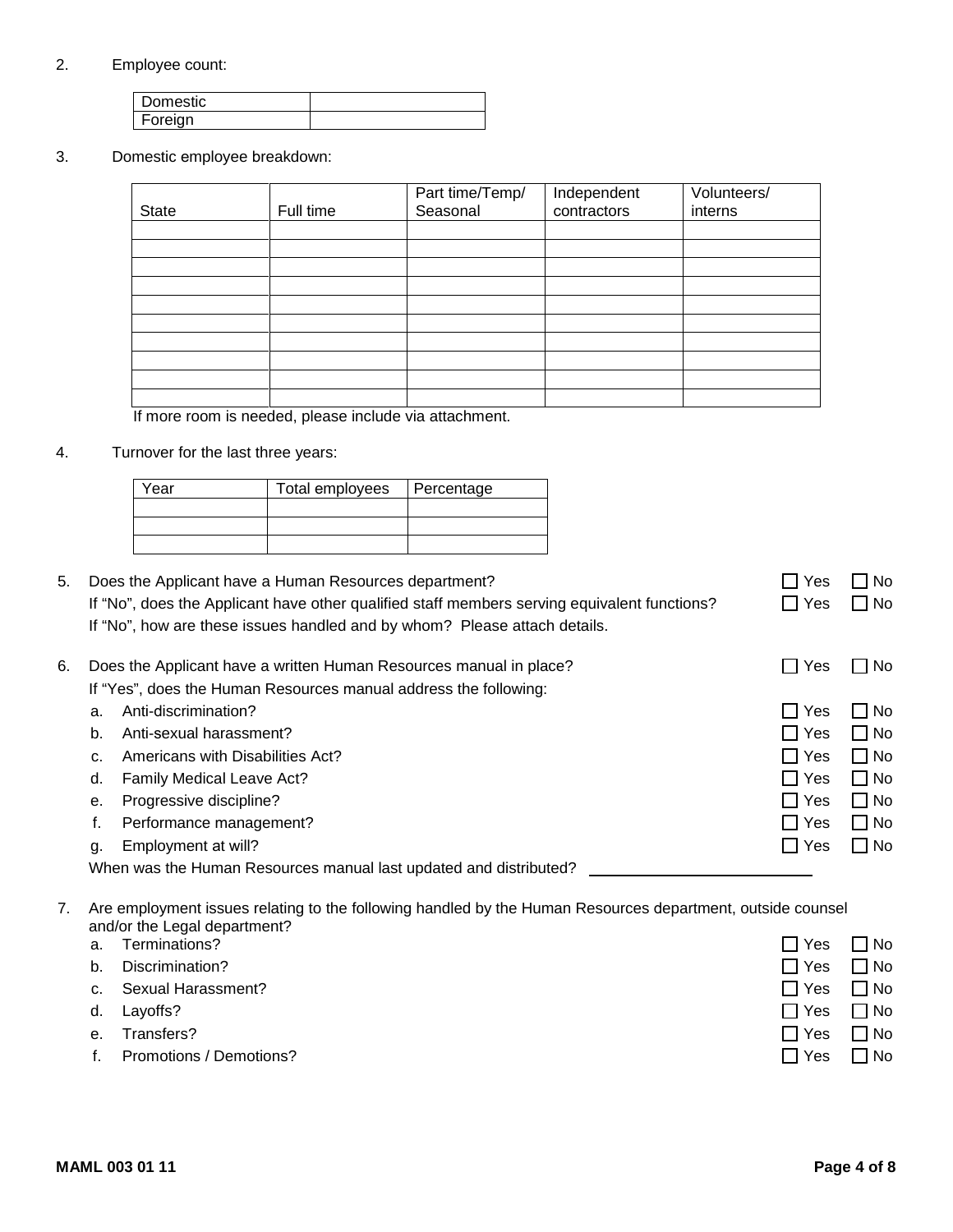| 8.  |    | Is any reduction of employees or change of status anticipated or being contemplated in the next<br>18 months or has any such reduction or change occurred in the past 18 months?<br>If "Yes", please answer the following: | l I Yes             | l⊟No      |
|-----|----|----------------------------------------------------------------------------------------------------------------------------------------------------------------------------------------------------------------------------|---------------------|-----------|
|     | a. | What percentage of employees will be affected?                                                                                                                                                                             |                     | %         |
|     | b. | Will outside counsel be utilized?                                                                                                                                                                                          | <b>Yes</b>          | ∣ I No    |
|     | c. | Will severance be offered to all affected employees?                                                                                                                                                                       | $\Box$ Yes          | $\Box$ No |
|     | d. | Are procedures in place to assist affected employees find work?                                                                                                                                                            | $\Box$ Yes          | $\Box$ No |
|     | е. | Will affected employees be required to sign release statements?                                                                                                                                                            | l IYes              | $\Box$ No |
| 9.  |    | Total percentage of current employees with annual compensation greater than \$100,000:                                                                                                                                     |                     | %         |
| 10. |    | Please answer the following questions only if the Applicant is or has been a federal contractor.                                                                                                                           |                     |           |
|     | a. | Does the Applicant currently have an Affirmative Action plan in place? If "No", attach an<br>explanation.                                                                                                                  | Yes                 | No.       |
|     | b. | Has the Applicant been subject to an OFCCP audit? If "Yes", attach an explanation.                                                                                                                                         | $\mathop{\Box}$ Yes | No.       |
|     |    |                                                                                                                                                                                                                            |                     |           |

## SECTION 4 – FIDUCIARY LIABILITY

(Complete this section only if Fiduciary Liability coverage is desired.)

- 1. Fiduciary Liability Insurance has been continuously in force since:
- 2. Plan summary:

| Plan name | Plan type | Year<br>established | Plan assets<br>(current year) | Plan<br>participants | Multi or Multiple<br>employer plan<br>(Yes/No) | Plan<br>funding<br>percent<br>(DB Only) |
|-----------|-----------|---------------------|-------------------------------|----------------------|------------------------------------------------|-----------------------------------------|
|           |           |                     |                               |                      |                                                |                                         |
|           |           |                     |                               |                      |                                                |                                         |
|           |           |                     |                               |                      |                                                |                                         |
|           |           |                     |                               |                      |                                                |                                         |
|           |           |                     |                               |                      |                                                |                                         |

| Types of Plans: | Defined Contribution Plan = DC | Employee Stock Ownership Plan = ESOP |
|-----------------|--------------------------------|--------------------------------------|
|                 | Defined Benefit Plan = DB      | Welfare Plan = $WP$                  |

- 3. If any plan for which coverage is requested holds or invests in securities of the Applicant, please provide details, including name of plan, number of shares held and most recent share value. If no such plan, check here:  $\Box$  None
- 4. In the past 18 months has the Applicant merged, spun-off, transferred or terminated any employee benefit plan(s) or is any such merger, spin-off, transfer or termination being contemplated in the next 18 months? If "Yes", provide details including transaction date, status of asset distribution, whether similar benefits are being offered, and name of insurance carrier if terminated plan benefits are secured by insurance.  $\Box$  Yes  $\Box$  No

| 5. Are all plans in compliance with plan agreements or ERISA? | ∟l Yes | $\Box$ No |
|---------------------------------------------------------------|--------|-----------|
| If "No", please describe:                                     |        |           |
|                                                               |        |           |

|  | 6. Has any fiduciary been:                                            |                      |  |  |  |
|--|-----------------------------------------------------------------------|----------------------|--|--|--|
|  | a. Accused of, found guilty of, or held liable for a breach of trust? | $\Box$ Yes $\Box$ No |  |  |  |
|  | b. Convicted of criminal conduct?                                     | $\Box$ Yes $\Box$ No |  |  |  |

If "Yes" to any of the above, please attach a full description of the details.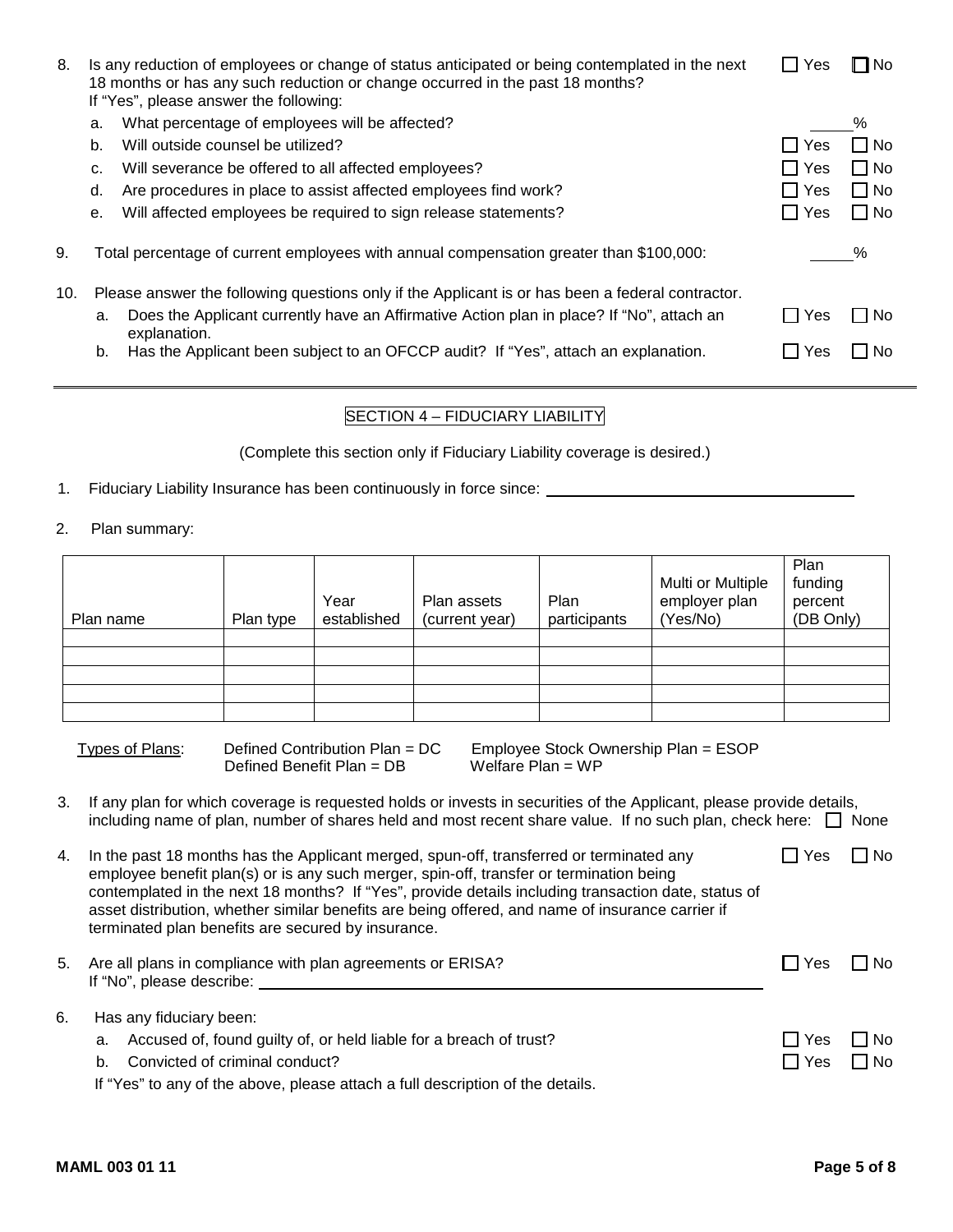| Has any amendment to any plan been made or contemplated within the past two (2) years, or is        |
|-----------------------------------------------------------------------------------------------------|
| any amendment now contemplated, which has resulted or might result in any reduction of              |
| benefits including, but not limited to an increase in participant's share of cost? If "Yes", please |
| attach details. If there have been any amendments, please attach copies.                            |

- 8. Do any plans(s) employ outside providers to perform services in the following disciplines?
	- a. Investment  $\Box$  Yes  $\Box$  No
	- b. Accounting Yes No
	- c. Actuarial Yes No
	- d. Legal Yes No
	- e. Administrative International Control of the Control of the Control of the Control of the Control of the Control of the Control of the Control of the Control of the Control of the Control of the Control of the Control o

# SECTION 5 – GENERAL SUMMARY

(All Applicants must complete this section.)

- 1. Has the Applicant been declined, cancelled or non-renewed for any of the coverages to which this **Application** relates, including its Directors, Trustees or Officers or has any underwriter indicated any intent not to offer renewal terms to the Applicant? If "Yes", please attach an explanation. (Not applicable in Missouri)
- 2. Please complete the chart below:

|                                          | The Applicant       |     |                      |                        |           |            |         |
|------------------------------------------|---------------------|-----|----------------------|------------------------|-----------|------------|---------|
| Liability coverage                       | currently purchases |     | <b>Current limit</b> |                        |           | Expiration |         |
| sections                                 | this coverage       |     | of liability         | <b>Current insurer</b> | Retention | date       | Premium |
|                                          | Yes                 | No. |                      |                        |           |            |         |
| Directors & Officers<br>Liability        |                     |     |                      |                        |           |            |         |
| <b>Employment Practices</b><br>Liability |                     |     |                      |                        |           |            |         |
| <b>Fiduciary Liability</b>               |                     |     |                      |                        |           |            |         |

## 3. REPRESENTATION: PRIOR KNOWLEDGE OF FACTS/CIRCUMSTANCES/SITUATIONS.

The Applicant must complete the Prior Knowledge Statement below if the Applicant answered "No" to any Coverage listed above in Section 5, Question 2.

PRIOR KNOWLEDGE STATEMENT: No person or entity proposed for coverage is aware of any fact, circumstance or situation which he or she has reason to suppose might give rise to a future claim that would fall within the scope of any of the proposed coverages for which the Applicant does not currently maintain insurance, except: None  $\Box$  or

Without prejudice to any other rights and remedies of the Insurer, the Applicant understands and agrees that if any such fact, circumstance, or situation exists, whether or not disclosed above, any claim or action arising from any such fact, circumstance, or situation is excluded from coverage under the proposed policy, if issued by the Insurer.

| Yes | No |
|-----|----|
|     |    |

 $\Box$  Yes  $\Box$  No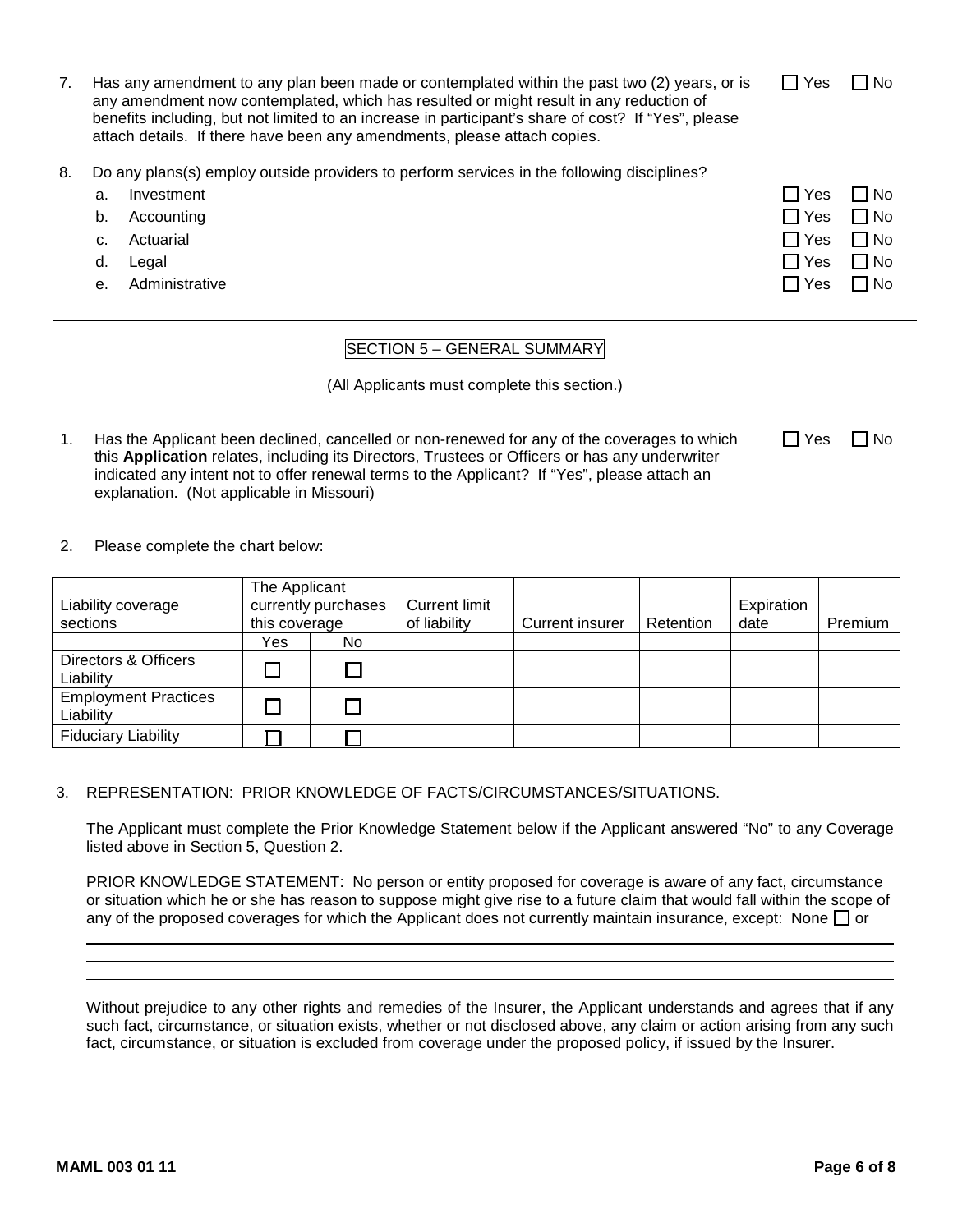4. MATERIAL CHANGE: The Undersigned declares that if there is any material change in the answers to the questions in this **Application**, or any occurrence or event that takes place prior to the effective date of the insurance for which **Application** is being made which may render inaccurate, untrue, or incomplete any statement made, the Applicant must immediately notify the Insurer in writing. The Insurer may withdraw or modify any outstanding quotations and/or authorization or agreement to bind the insurance.

**Fair Credit Report Act Notice:** PERSONAL INFORMATION ABOUT THE APPLICANT, INCLUDING INFORMATION FROM A CREDIT OR OTHER INVESTIGATIVE REPORT, MAY BE COLLECTED FROM PERSONS OTHER THAN THE APPLICANT IN CONNECTION WITH THIS APPLICATION FOR INSURANCE AND SUBSEQUENT AMENDMENTS AND RENEWALS. SUCH INFORMATION AS WELL AS OTHER PERSONAL AND PRIVILEGED INFORMATION COLLECTED BY THE INSURER OR THE INSURER'S AGENTS MAY IN CERTAIN CIRCUMSTANCES BE DISCLOSED TO THIRD PARTIES WITHOUT THE APPLICANT'S AUTHORIZATION. CREDIT SCORING INFORMATION MAY BE USED TO HELP DETERMINE EITHER THE APPLICANT'S ELIGIBILITY FOR INSURANCE OR THE PREMIUM THE APPLICANT WILL BE CHARGED. THE INSURER MAY USE A THIRD PARTY IN CONNECTION WITH THE DEVELOPMENT OF THE APPLICANT'S SCORE. THE APPLICANT HAS THE RIGHT TO REVIEW THE APPLICANT'S PERSONAL INFORMATION IN THE INSURER'S FILES AND CAN REQUEST CORRECTION OF ANY INACCURACIES. A MORE DETAILED DESCRIPTION OF THE APPLICANT'S RIGHTS AND THE INSURER'S PRACTICES REGARDING SUCH INFORMATION IS AVAILABLE UPON REQUEST. CONTACT THE APPLICANT'S AGENT OR BROKER FOR INSTRUCTIONS ON HOW TO SUBMIT A REQUEST TO THE INSURER.

**Fraud Warning:** ANY PERSON WHO KNOWINGLY AND WITH INTENT TO DEFRAUD ANY INSURANCE COMPANY OR ANOTHER PERSON FILES AN APPLICATION FOR INSURANCE OR STATEMENT OF CLAIM CONTAINING ANY MATERIALLY FALSE INFORMATION, OR CONCEALS FOR THE PURPOSE OF MISLEADING INFORMATION CONCERNING ANY FACT MATERIAL THERETO, COMMITS A FRAUDULENT INSURANCE ACT, WHICH IS A CRIME AND SUBJECTS THE PERSON TO CRIMINAL AND [NY: SUBSTANTIAL] CIVIL PENALTIES. (NOT APPLICABLE IN CO, DC, FL, HI, MA, NE, OH, OK, OR, VT OR WA) (INSURANCE BENEFITS MAY ALSO BE DENIED IN LA, ME, TN, AND VA.)

The undersigned represents that to the best of his/her knowledge and belief the statements set forth in this **Application** and in any attachments herein are true and complete. The Insurer is hereby authorized to make any investigation and inquiry in connection with the information, statements and disclosures provided in this **Application**. The signing of this **Application** does not bind the Undersigned to purchase the insurance, nor does the review of this **Application** bind the Insurer to issue a policy. It is agreed that this **Application** shall be the basis of the contract should a policy be issued. This **Application** will be attached and become a part of the policy.

This **Application** must be signed by the president, chief executive officer, chief operating officer, chief financial officer or in-house general counsel of the **Parent Organization** acting as the authorized representative of the person(s) and entity(ies) proposed for this insurance.

Date Signature Signature Title

Name (please print)

As part of this **Application**, please submit the following documents for every **Applicant** seeking coverage:

- Applicant's latest fiscal year end financial statement (CPA prepared), most recently filed IRS Form 990 and latest interim financial statement.
	- List of the Applicant's current Directors & Officers.
	- Audited plan financial statements and copies of the most recently filed Forms 5500 (and attachments) for all ERISA plans for which coverage is requested.
	- Copies of the latest versions of the Applicant's employee handbook.
- Most recent EEO-1.

THE INFORMATION CONTAINED IN AND SUBMITTED WITH THIS **APPLICATION** IS ON FILE WITH THE INSURER AND ALONG WITH THE **APPLICATION** IS CONSIDERED PHYSICALLY ATTACHED TO AND PART OF THE POLICY, SHOULD ONE BE ISSUED. THE INSURER WILL HAVE RELIED UPON THIS **APPLICATION** AND ATTACHMENTS IN ISSUING ANY POLICY.